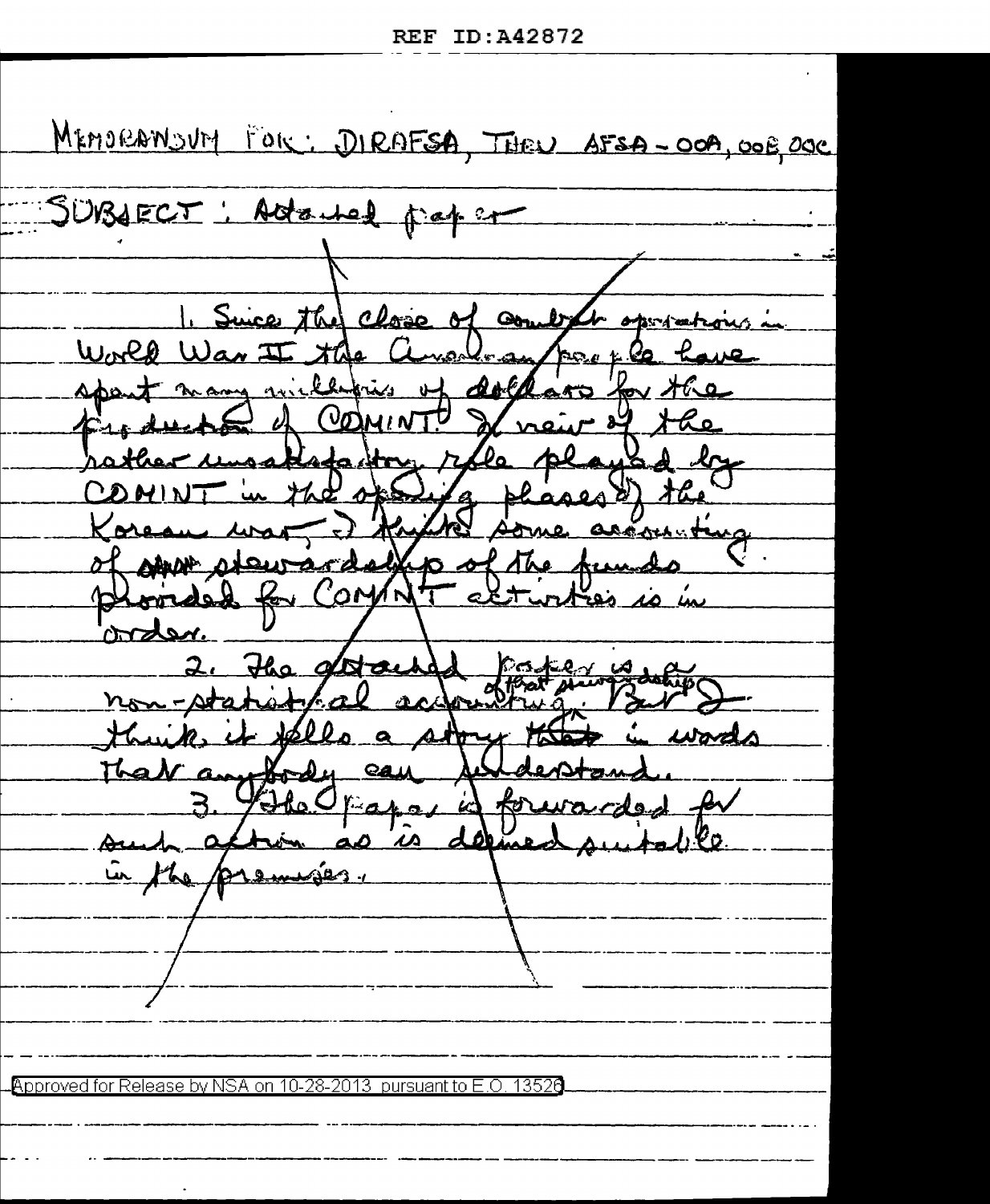#### STRIKE TWO!

1 a. The primary objectives of Communications Intelligence, as stated in the Report of the Committee on the Creation of a Unified Armed Forces Security Agency, are as follows:

(1) Te provide authentic information for planners and policy makers to appress them of the realities of the international situation, of the capabilities and vulnerabilities of f war-making countries, and of the intentions of those countries with respect to war.

To eliminate the element of surprise from an act of agression by  $(2)$ another country.

(3) To provide unique information essential to the successful prosecution of war and vital to a shortening of the period of hostilities. Let us cast a glance backward and take a look at a picture which may b. reflect the extent to which the COMINT objectives were attained 10 years ago; next, let us take a look at today's picture; then let us try to prognosticate what the picture might be in the near future  $-\sim$  if certain elements in the picture are not changed; and finally, let us try to figure out what should  $\sim$ be done to bring about the necessary changes.

In 1941 there were  $1/1/16/46/46/6/6$  in the Armed Forces only 2 a. two agencies engaged in the production of COMINT, one in the Army, the other in the Navy. In each case the Agency, was directly under the signal or communication organization of the service concerned. In the Army, the Signals Intelligence Service was under the Chief Signal Officer of the Army; in the Navy the Code and Signal Section was under the Direction of Naval Comof both Services the Director of Intelligence of the Service munications. In sect case,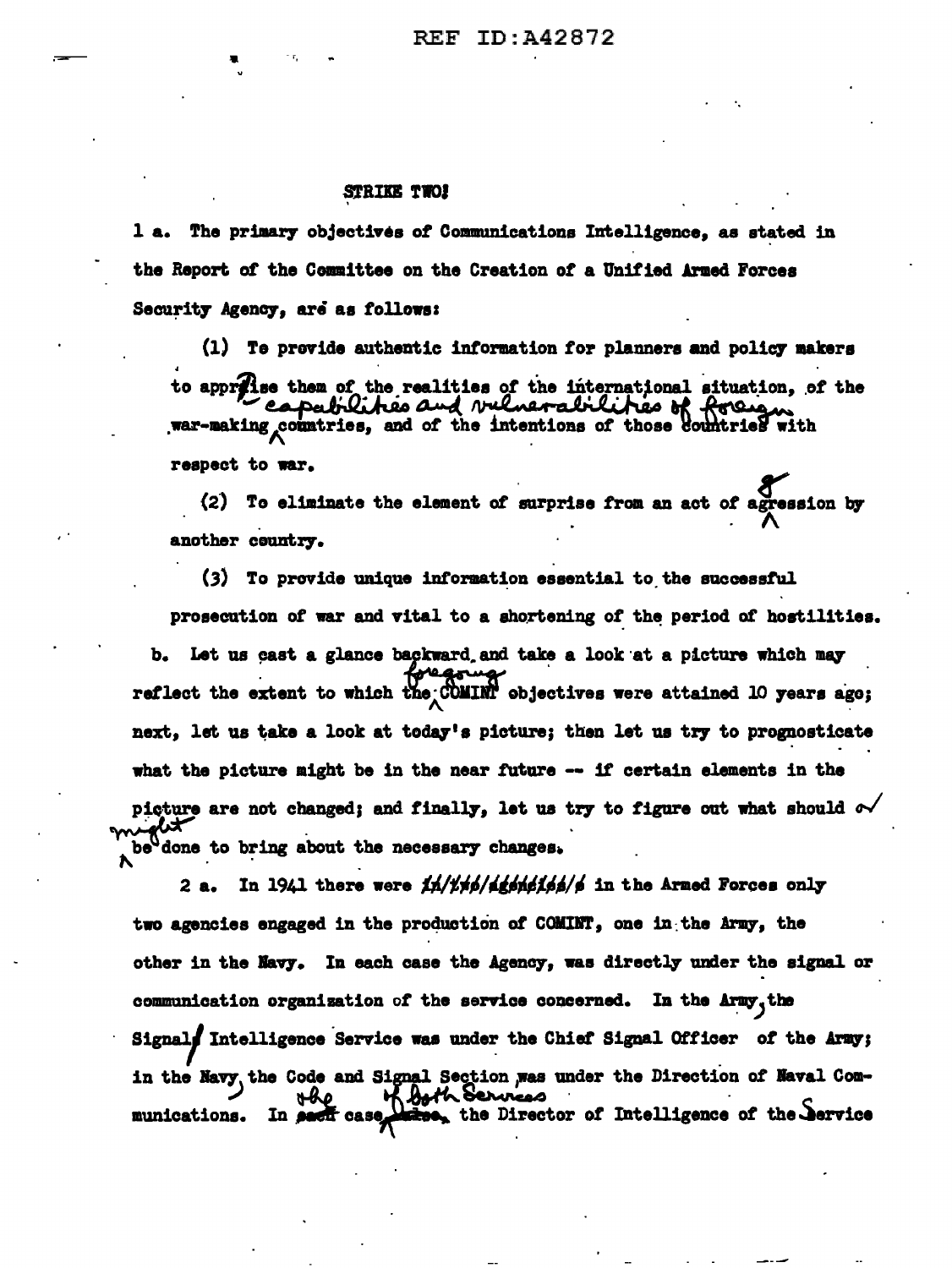concerned exercised two important functions in respect to the production of the COMINT:

> $\Omega$ He supervised from the Staff level the conduct of COMINT activities.

buri He received, evaluated, and disseminated the COMIT within his Service  $(2)$ and to certain other agencies outside his our Source.

the Armys The first function stated above, that of staff supervision, was b. exercised in a rather cursory manner. Very general directives or policies  $\cdot$ Ahe Chief Eignal Officer were laid down for the guidance of the COMINT producing units; there was no day-to-day, detailed, and minute scrutiny by Intelligence of the actual operations as they were conducted, by the signal or communication officered Only in a very general way was there direction as to priorities and the COMINT units used their own best judgement, to a large degree. In both Services the second function stated above, that of evaluation and dissemination, was regarded and safeguarded jealously as the prerogative of Intelligence and only of Intelligence. In fact, it was made very clear to the producers of COMINT that their product was not COMINT at all; that it was merely raw information which became COMINT only after it had been evaluated by Intelligence. (This view is still zealously maintained by Intelligence.)

3 a. On 7 December 1941 the United States Armed Forces suffered a m major disaster because of a Japanese sneak attack at Pearl Harbor. The several investigations conducted during and after the war showed that the Intelligence authorities had been provided with perfectly authentic nroner l<del>u</del> communications intelligence which. if it had been/evaluated and disseminated. prop would at least have prevented our being completely taken by surprise. But the intelligence authorities did not perform their function properly and we we were evertaken by a severe disaster the consequences of which went far beyond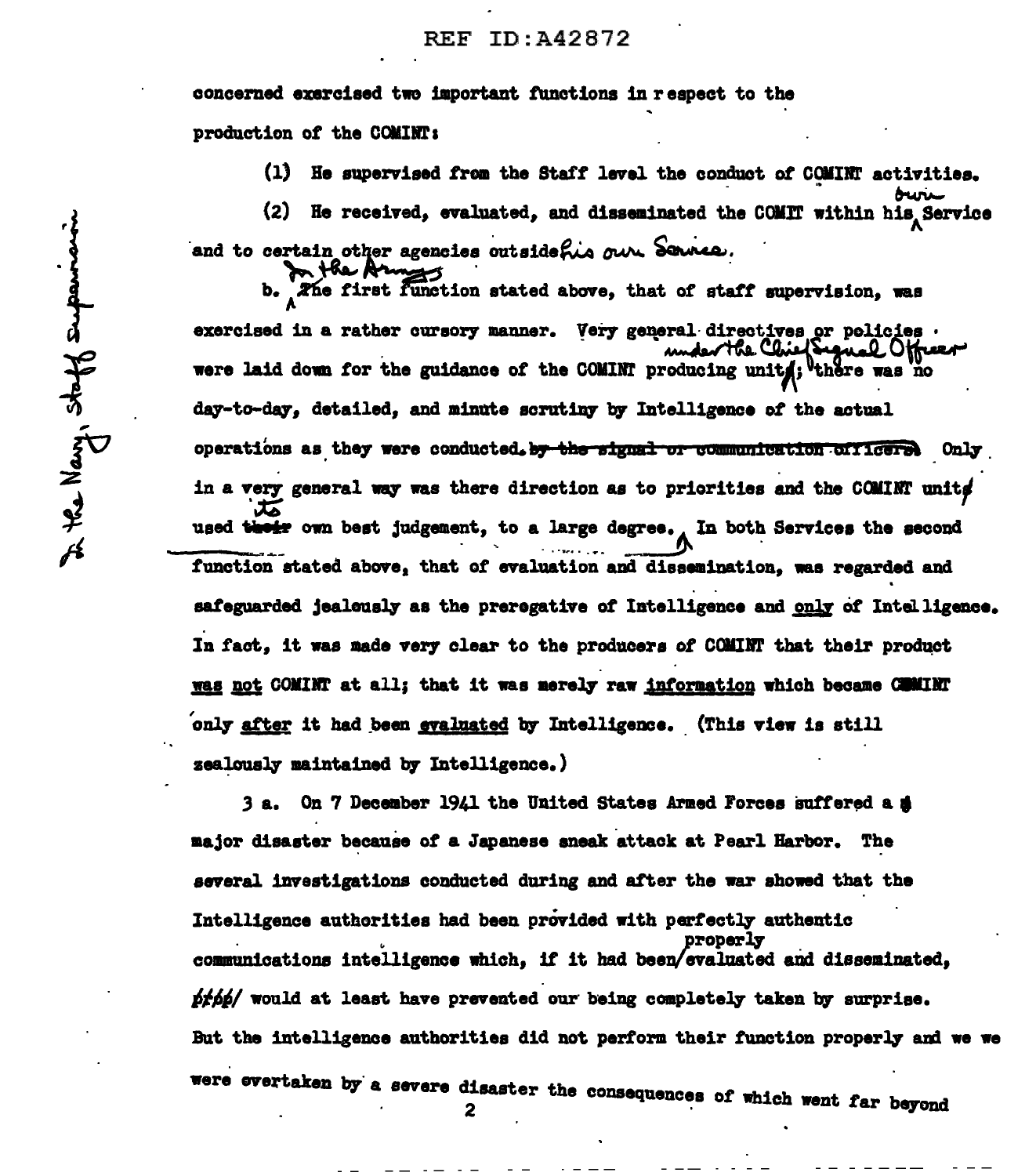those suffered at Pearl Harbor. However, throughout the war that ensued the COMINT producers in the Services provided communications intelligence that was properly evaluated and disseminated. and was vital to a shortening of the period of hostilities.

ъ. It is clear, therefore, that in World War II the third cited objective of communications intelligence was attained in full measure: the second one was completely missed; and the first one was attained to a degree after the war started but was entirely missed before the commencement of hostilities.

Now a few words as to organization. In the Army, The COMINT c. producers remained under the Chief Signal Officer but shortly after. the Director of Pearl Harbor, Intelligence began playing a much more active role in its had taken supervisory functions until at the end of the war intelligence-took ever توبد the whole operation, so that it not only supervised but also conducted the COMINT Aactivities. The Signal Corps was pushed out of the picture and today that organization is still out of the picture. In the Navy, too, the producers of COMINT remained under the Director of Naval Communications of but shortly after Pearl Harbor, Intelligence began playing a less active pole in the field or was, by certain circumstances, prevented from the Duestor of playing as active a role as was Wilthary Intelligence in the Army. In fact, at the end of the war it would have been said that for all practical purposes Naval Intelligence had been pushed out of the picture. But in the few years that have passed since the end of the war Naval Intelligence has regained much of the ground it had lost in the years following 7 Dec 41 and is now very much in the COMINT picture.

So much for the backward glance at the situation. Now for a look at today's picture.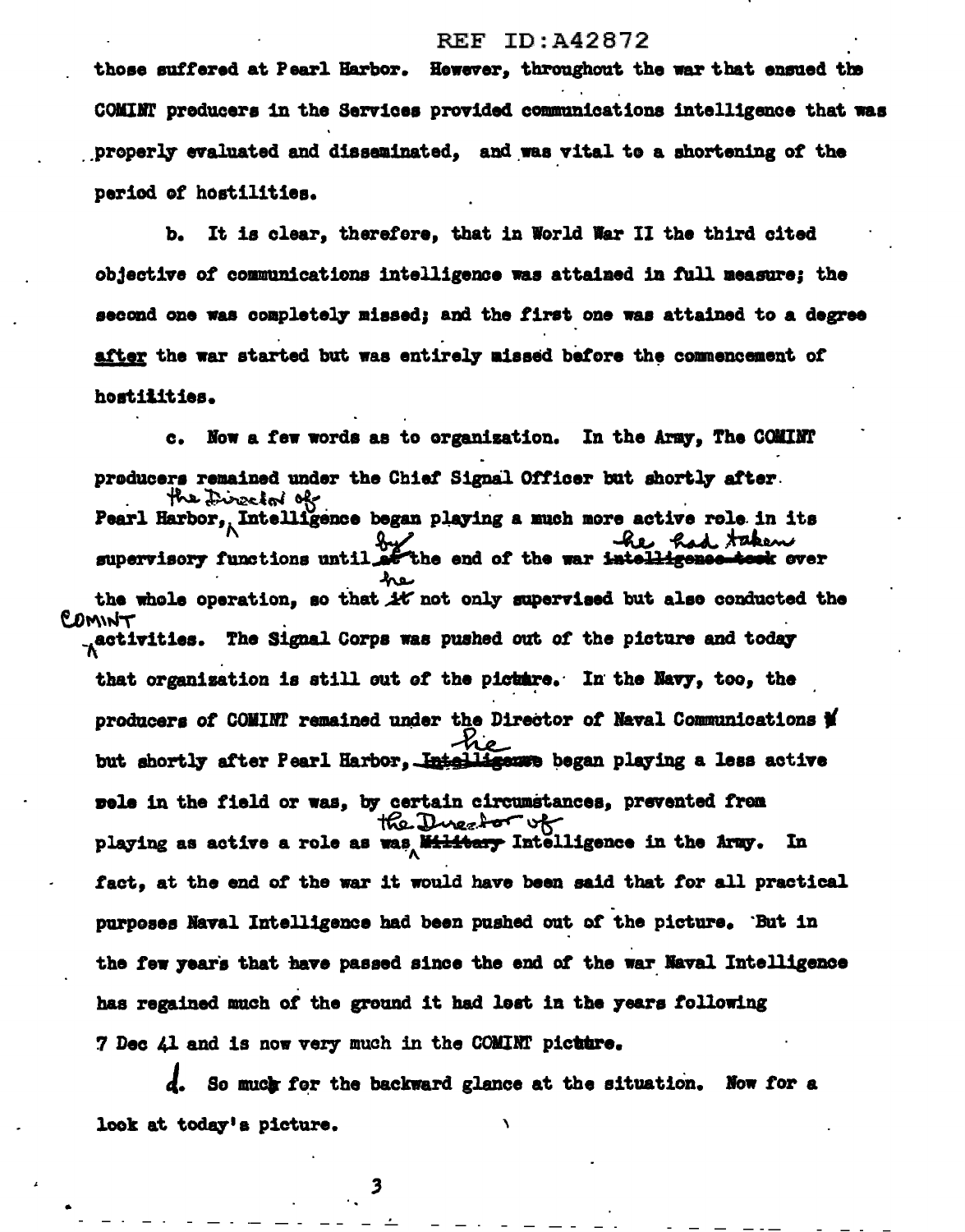4 a. The disastrous experience of Pearl Harbor and the investigations referred to above should have had some salutory effect, entitle latelligenet suthorities, so that, presumably, we should at least be in a better position now as regards all intelligence and in particular, COMINT, than we were before Pearl Harbbr. Are we? Let us see.

 $A_S$  regards North Korea, did COMINT provide authentic information of b. the type referred to in Par. 1 a  $(1)$  ? None whatever. Did COMINT eliminate Indeed, r the element of surprise from an act of aggression? Again, not at all. Can be said net-clean that from an intelligence point of view, the U.S. was in a worse position before the outbreak of hostilities in Korea than it was. surprise, although COMINT was not used prop. before Pearl Harbors. Feet because in the Pearl Harbor situation there was, at least, a good deal of COMINT applicable to the situation, although it was surprise, there not used preperly; In the Korean site **use was not even an** or would not COMINT opportunity to test whether it would have been used properly -- therewas no COMINT to begin with!

His guestion arrives : how and why could or did such a retrograssion intelligence potential occur?

Ta. On 20 July 1946 the Joint Committee on the Investigation of the Pearl Harbor Committee submitted its final report (Senate Document No. 244). The following recommendation has been extracted from its set of five principal recommendations (p.253):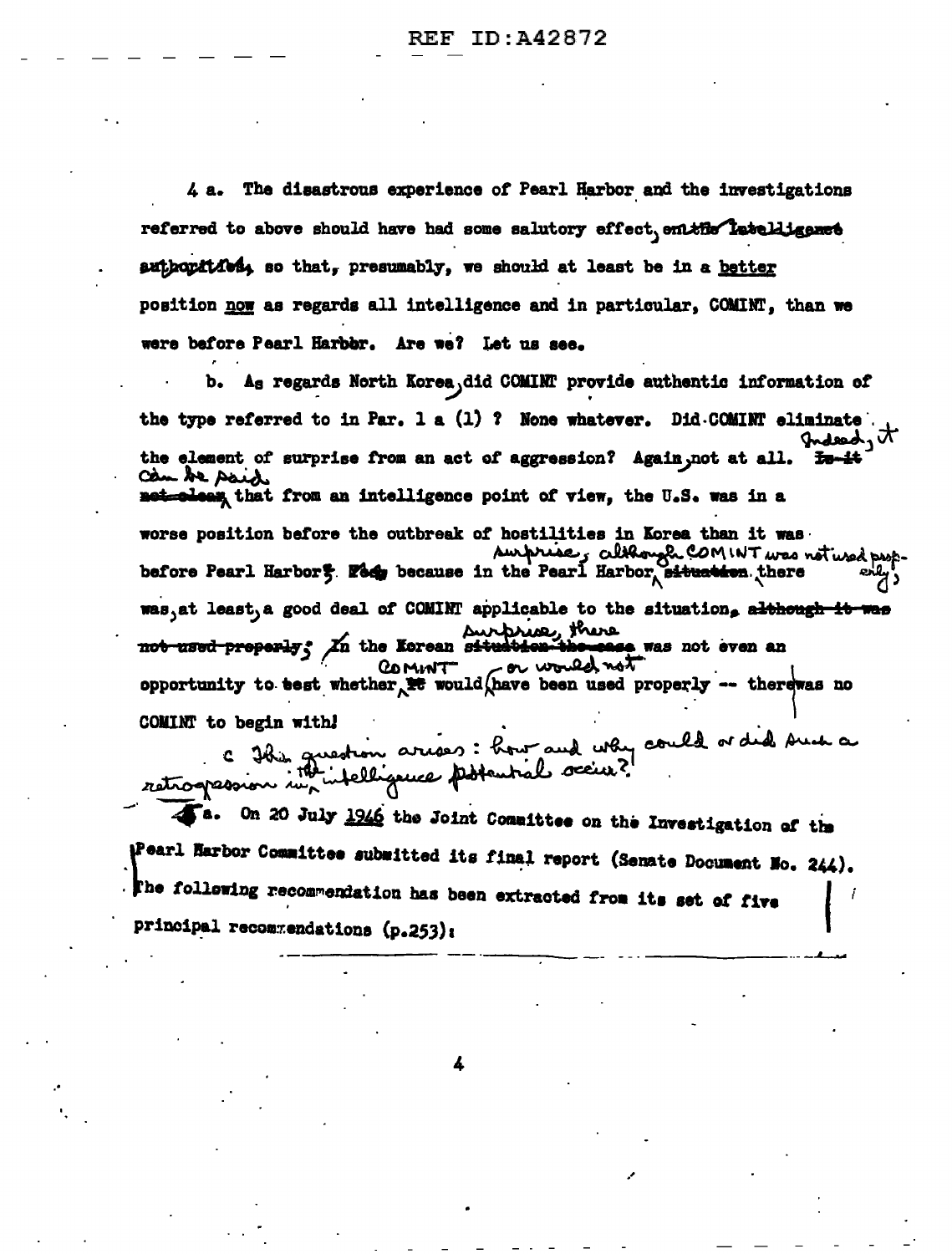ID: A42872 REF

"That there be a complete integration of Army and Navy intelligence agencies in order to avoid the pitfalls of divided responsibility which experience has made so abundanty apparent; that upon effecting a unified intelligence, officers be selected for intelligence work who possess the background, penchant, and capacity for such work; and that they be maintained in the work for an extended period of time in order that they may become steeped in the ramifications and refinements of their field and employ this reservoir of knowledge in evaluating material received ... . Efficient intelligence services are just as essential in time of peace as in war, and this branch of our armed services must always be accorded the important role which it deserves.  $\angle$  My emphasis/

The following is the introductory statement to the series of 25 Ъ. recommendations concerning "supervisory, administrative, and organizational deficiencies in our military and naval establishments revealed by the Pearl Harbor investigation<sup>e</sup>  $(p, 253)$ :

"The Committee has been intrigued throughout the Pearl Harbor proceedings by one enigmatical and paramount question: Why. with some of the finest intelligence available in our history ... --Why was it possible for a Pearl Harbor to occur? / Committee's emphasis  $\overline{7}$ ... Fundamentally, these considerations reflect supervisory. administrative, and organizational deficiencies which existed in our Military and Naval establishments in the days before Pearl Harbor ... . We desire, however, to submit these principles for the consideration of our Army and Navy establishments in the earnest hope that something constructive may be accomplished that will aid our national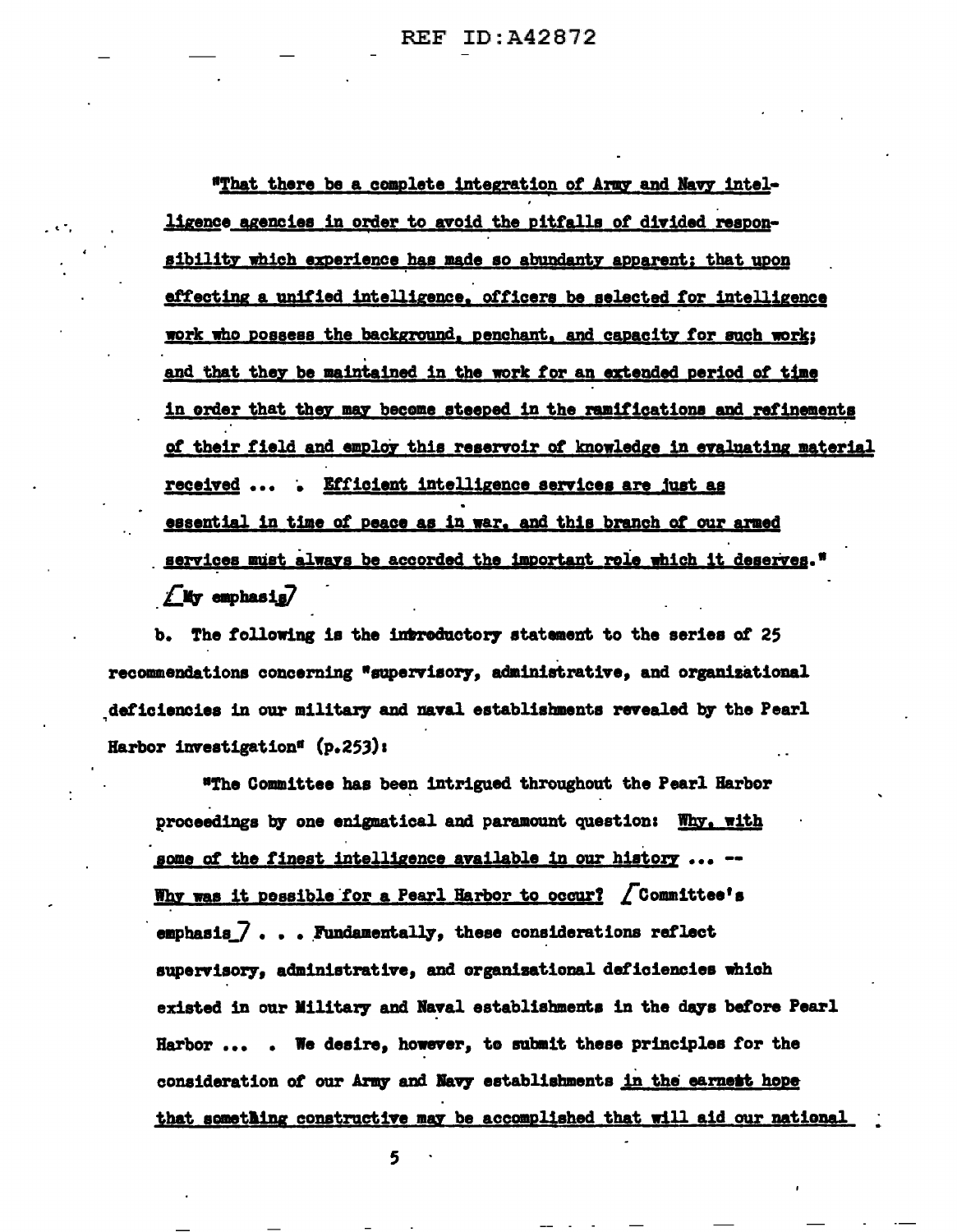tox postel

**COMME DEPOTE** 

Aranga Trai

defense and preclude a repetition of the disaster of December 7, 1941  $/$  My emphasis  $/$ 

The following are two of the set of 25 recommendations referred to in Par. b above:

"1. Operational and intelligence work requires centralization of authority and clear-cut allocation of responsibility." (p.254) "S. The coordination and proper evaluation of intelligence in times of stress must be insured by continuity of service and centralization of responsibility in competent officials. ... Nevertheless, there is substantial basis. from a review of the Pearl Harbor Investigation in

 $\mathbf{\vec{r}}$ 

the as to "when their

its entirety, to conclude that the gystem of handling intelligence was seriously at fault and that the security of the Nation can be insured enly through continuity of service and centralization of responsibility an those charged with handling intelligence". (My emphasis ) (p.257)

屑 Exactly four years have passed since the Joint Committee submitted its report. In calling attention to the supervisory, administratige, and organizational deficiencies in our military and naval establishmenta the Committee noted in its introductory statement that "It is recognized that many of the deficiencies revealed by our investigation may very probably have already been corrected as a result of the experiences of the war." The tacit assumption was incorrect even then; it has no basis in fact even today. Have all the deficiencies revealed by the investigation been corrected? By no means -- not even the most important ones. Has the Joint Committee's "Barnest hope that something constructive may be accomplished that will aid our national defense and preclude a repetition of the disaster of December 7, 1941" been realized"? The Korean debacle speaks for itself. Nothing he  $ADA$ ve aker in T  $\sim$   $\sim$ constructive <del>in the field of intelligence</del> <del>accemelished.</del> and as a result

xttaining its fir **TOSTORIA** ستحملك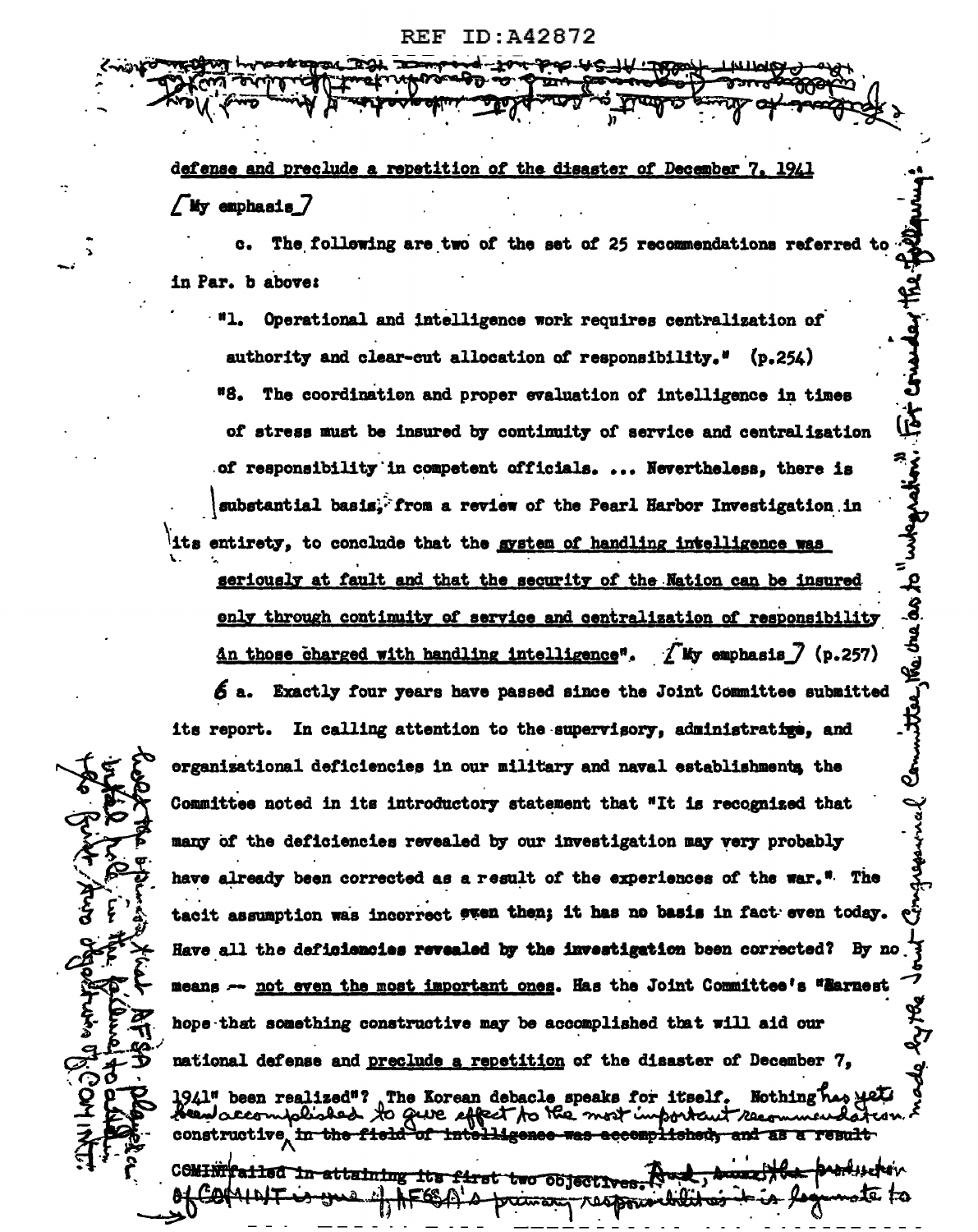Constate the following tter, recommended that there, be  $\Omega$ Hurlow b. Boweves have "a complete integration of Army and Navy intelligence agencies in order to avoid the pitfalls of divided responsibility", as recommended having an integration of such againso, we recommended Jeiparak Department of Defense instead of two, as was the case before Pearl Harbor: the Air Force, established as a separate Service after Pearl Harbor, also had to have معنلاهه its own intelligence organization. The situation is far worse than before Pearl Harbor in respect to this question of integration of intelligence agencies. Whereas before Pearl Harbor there were for all practical purposes, only two such agencies in the Government as a whole, in the U.S. there are now at least fifteen operating agencies and/or coordinating bodies having something or other to do with intelligence in general and COMINT in particular:

- 1) Director of Intelligence. U. S. Army
- 2) Director of Intelligence, U.S. Navy
- 3) Director of Intelligence **U. S. Air Force**
- 4) Joint Intelligence Committee (JCS)
- 5) Intelligence Advisory Committee (Interdepartmental)
- 6) Armed Forces Security Agency (AFSA)
- 7) Armed Forces Security Agency Council (AFSAC)
- 8) Army Security Agency (ASA)
- (9) Navy Security Agency (OP-202)
- (10) Air Ferce Security Service (AFSS)
- (11) Central Intelligence Agency
- (12) Office of the Special Assistant to the Secretary of State for Research and Intelligence.
- (13) Director of Intelligence, Atomic Energy Commission
- (14) Federal Bureau of Investigation
- (15) United States Communications Intelligence Board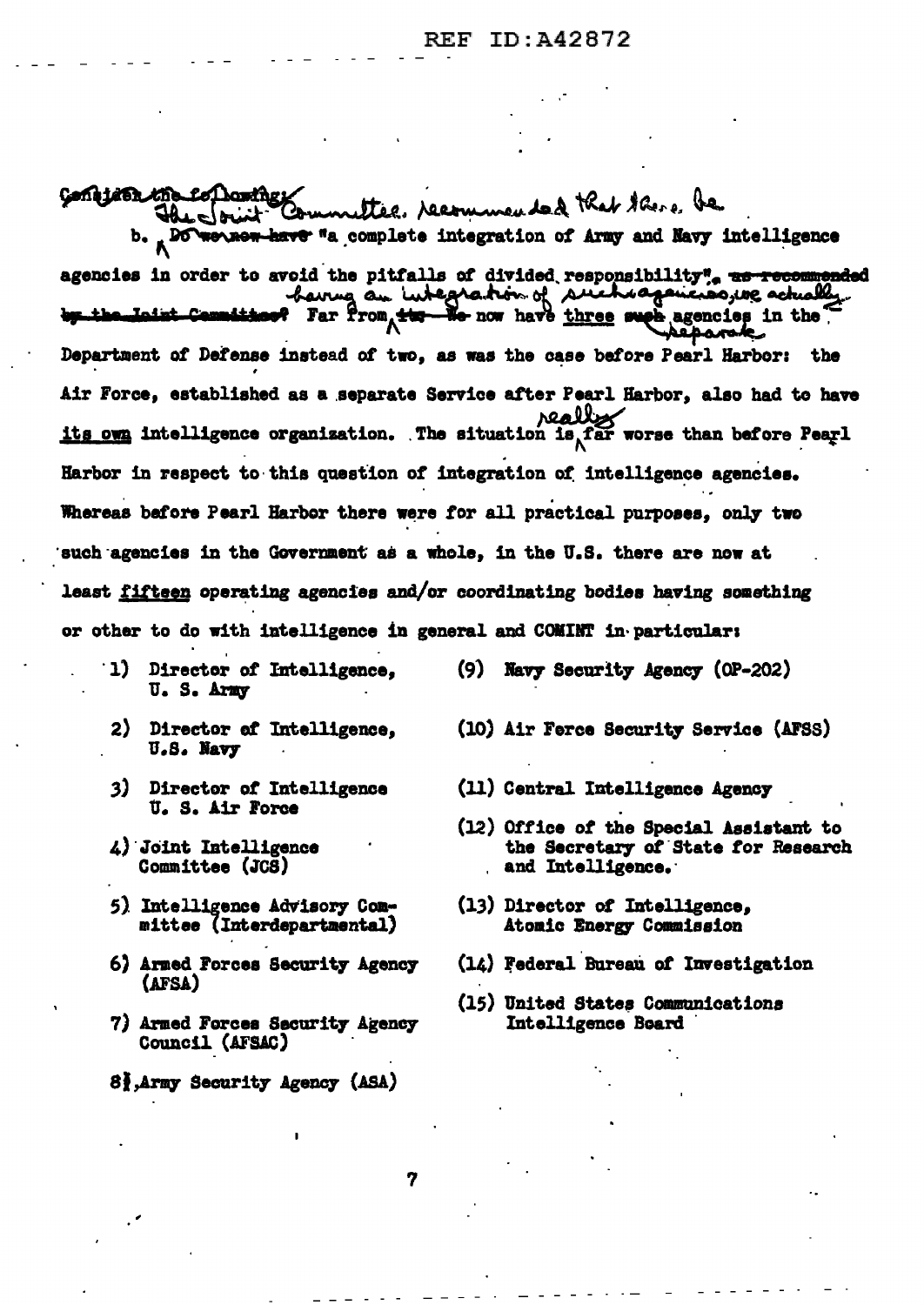c. Each of these agencies is constantly and conscientiously striving to maintain its own prestige and prerogatives; not only that, but all those engaged in intelligence operations compete with one another for funds. and the funds are quite limited for intelligence. (But there is plenty of money to erect a continental radar fence to give warning, about 30 - 60 minutes, of an air attack on the U.S.)

d. Have the Defense agencies followed the recommendation "that upon effecting a unified intelligence, officers be selected for intelligence work who possess the background, penchant, and capacity for such work"? Far for it. (ItLwould admost seem in fact, that possession of there traits setually discussions an officer for such essignments) Have they members are the maintained in the work for an extended period of time in order that they may become steeped in the ramifications and refinements of their field and employ this reservoir of knowledge in evaluating material received"? Let these facts speak for themselves: Since Pearl Harbor the Army, for instance, has had six Directors of. although all no doubt were or are very capable officers, Intelligence; not a single one of them had a day i working knowledge or actu experience in the field of intelligence before his assignment to the position. In the past five years there have been two Directors of Naval Intelligence; and the Air Force, since its establishment as a separate Service only three years ago, already has its second Director of Intelligence, the first one less in office less than one year. (Incidentally and in this connection it is of interest to note that the CIA, created early in 1946, has its third Director already, and talk about a fourth became current months And who is said to be the most likely er already as seted successor **ago.** ) the present incumbent as a man well experienced in Intelligence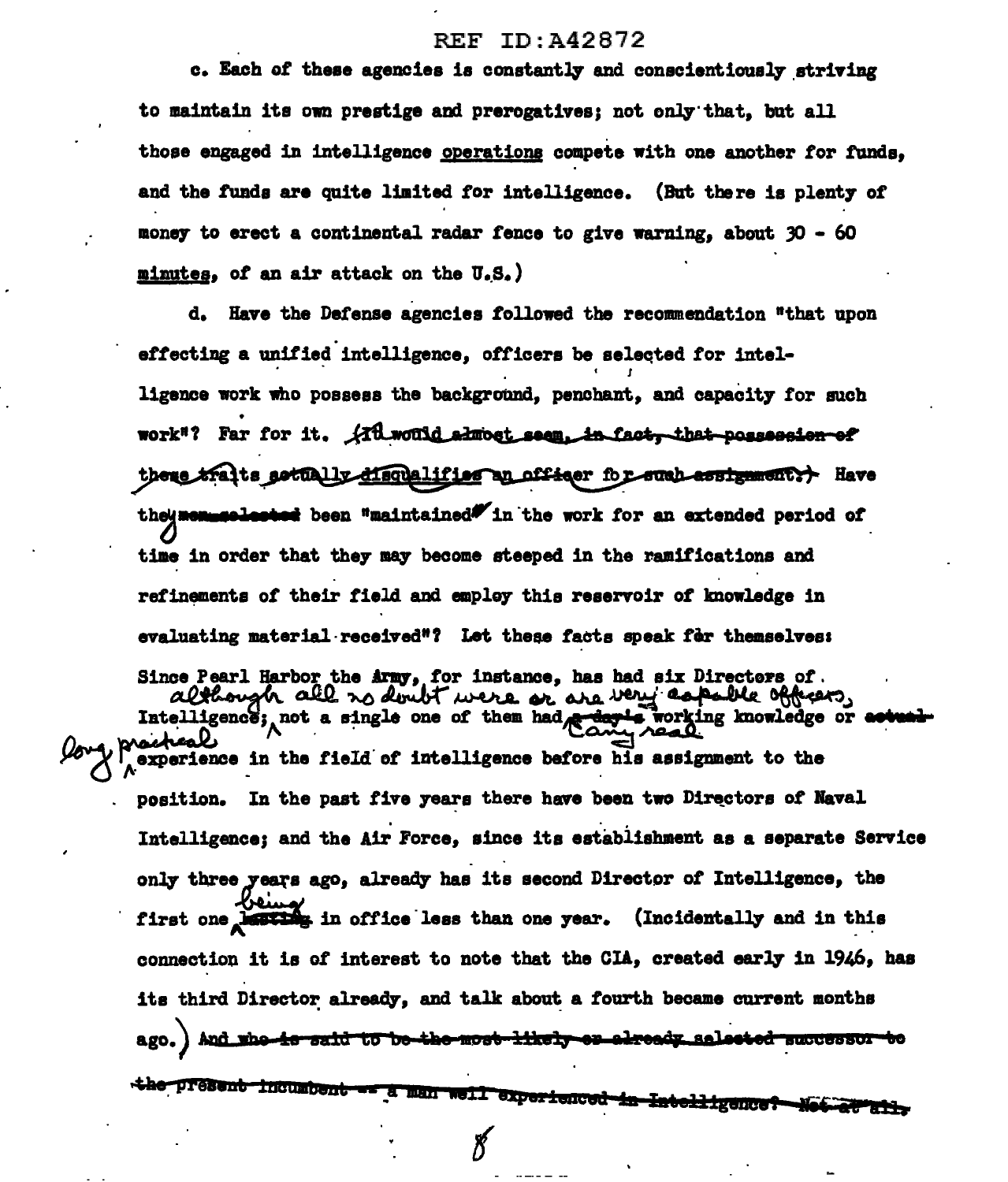#### ID:A42872 REF.

. زمبر ۱۹۳ ه

 $\mu_{\rm star}$  as  $\mu_{\rm star}$ 

tokers bus

<del>old and sick muny to boot; )</del> In former days there might have been some excuse for selecting as Directors of Intelligence officers from Werkelchy some arm such as Infantry, Cavalry, etc., but since Intelligence has come to be so complax technically and so vital strategically, it would seem that experience in the field should be a sine qua non for the selection of a director of intelligence. How can there be any good basis for the selection of Directors of Intelligence in the absence of a separate technical corps therefor? Would one expect the signal Service of the Army, or the communication Service of the Navy, or services-of the Air Fewse communications to be operated satisfactorily if there were no such organizations as the Signal Corps, the Naval Communications Service, or Air Communications, and if the men selected to be the heads of those organizations knew nothing about communications? before their selection? Is therefort there any mechanism today whereby the data product technical operations in the whole field of intelligence may be correctly within the Armed Forces? Not to there a evaluated and properly disseminated by a centralized authority? GIA? The Korean/ $A_t$ debacle speaks for itself in this regard.

Two years after the Pearl Harbor investigation had been completed and none of the Committee's recommendations had been adopted, a plan was submitted for the establishment of at least a central evaluation and dissemination organism for the COMINT produced within the Armed Services. An organization called CONSIDO was proposed. The plan was discussed at length, but ne **rate** appoint to have been - CONSIDO was walk hoc-ed" to death, by the agencies concerned.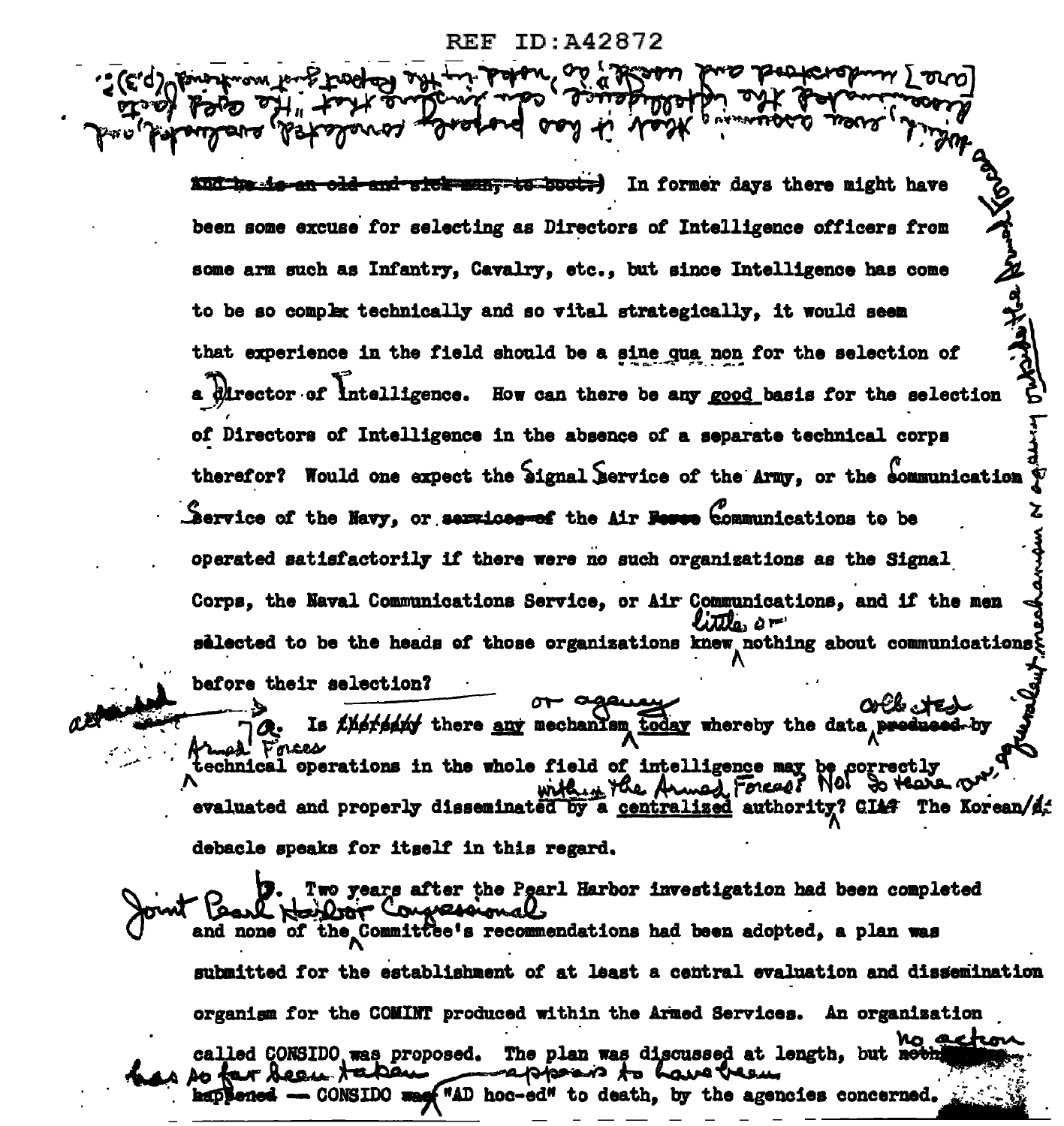the wo  $2\nu$ elboouge uber supija 1  $8'$ dy <u>pa</u> And<br>Com m of the anne <u>reads</u> as <u> Cows</u> <u>Қ</u>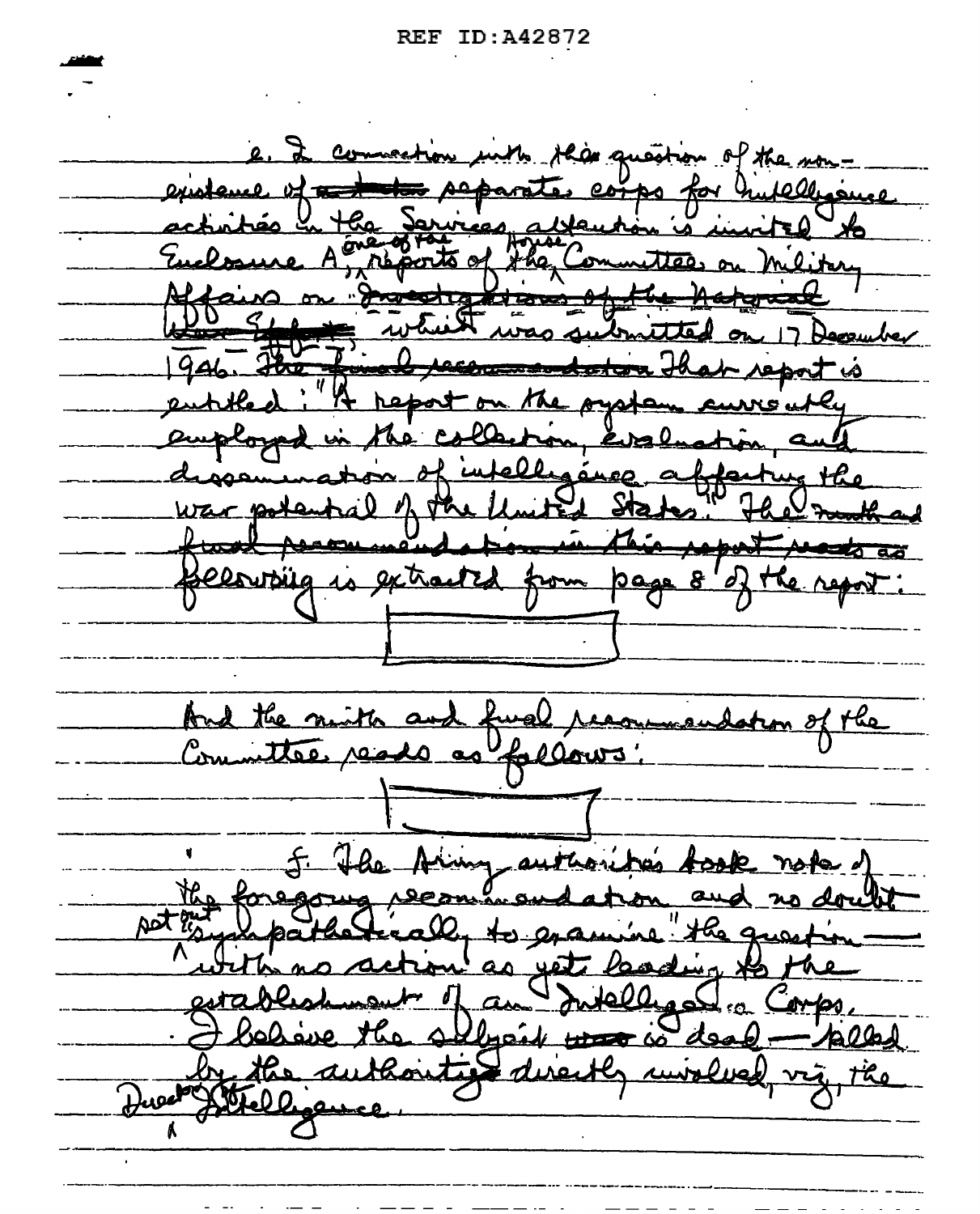oneof 8a. It has bear. 1 the me here he Vaarl Hay Wayn <u>IRQ</u>  $\bullet$ ZG.  $\overline{u}$  $\Omega$ INT **VINT** ies, And the jois يبصطه AF SA  $#K_0$  of Raye Can <u>مو</u> sel. ۸۹ با  $CMN$ altain The f سی  $\sqrt{1 + \epsilon}$ ويك trenal alva B <u>δΑ</u> ۸. ۸ <u> Challeye.</u> s di  ${\cal R}$ پ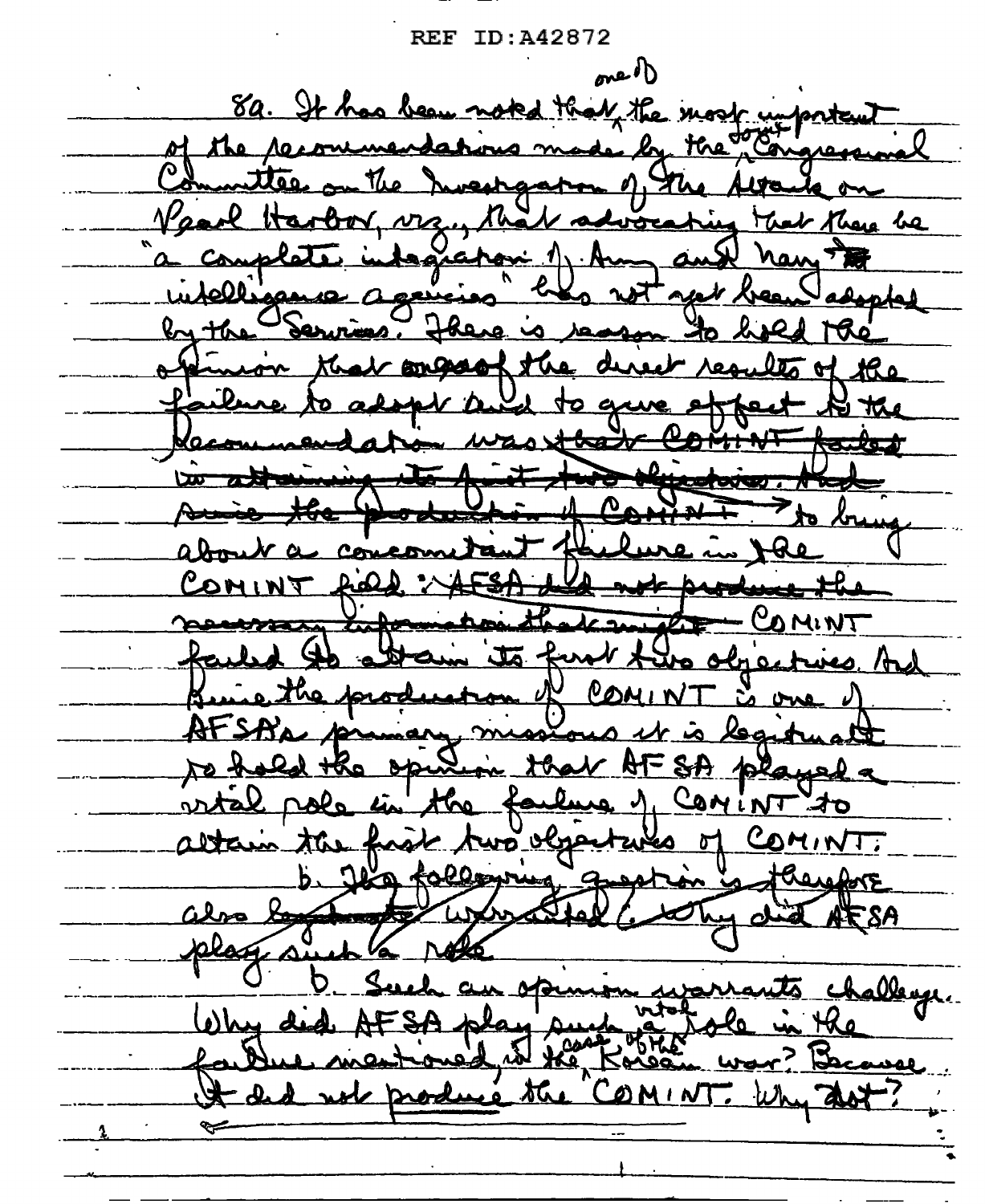## **REF TD: 342872**

The answer given.

 $\mathbb{R}^3$  course. is that Korean communications were very low on the priorities list for and that AFSA does only what hisher-kevel authority directed AFSA operations, and that AFSA does not establish these priorities. Such an answer may satisfy AFSA authorities but it would hardly satisfy the American people who pay for AFSA's activities. b. In respect to AFGA's responsibility in the failureof COMINP to attain, in the Korean affair, its first two objectives, tandor should compel because the admission that AFSA itself is not altogether blameless, Tor one of the primary desiderata in COMINT operations is technical continuity. This should be maintained regardless of intercept and processing priorities set by A thence that Intelligence. Waintenance of technical continuity is AFSA's responsibility. It is not only important as an aid to the large-scale or wartime production of COMINT, should that become necessary, but also it serves as a sort of mas Bearne Merssaa thermometer of conditions in the area to which the COMINT pertains. Had AFSA been maintaining technical continuity on North Korea, it is pessible or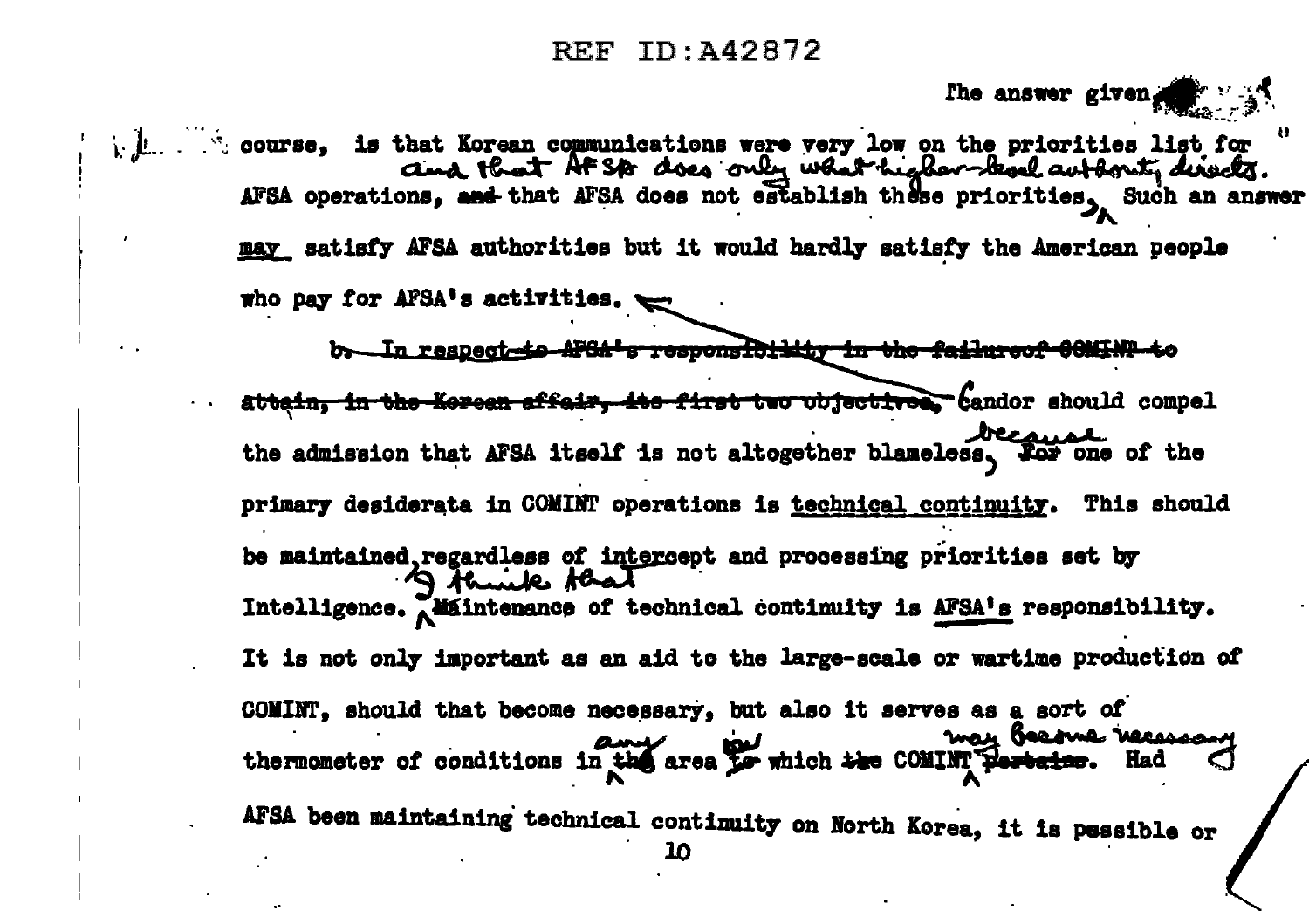An action one finish a logal scale as that which is has now become quite obvious ser Koroa could havdle we been launched introduct long proposed and extensive communications.)

even probable that a decrypt now and then would have ahown the rising temperature and direction in which the wind was blowing. (Upon indications of a storm, intercept and processing priorities would soon enough have been changed by Intelligence. I believe that the theory on which priorities are being established is le out of phase with what it should be. Instead of Intelligence setting the priorities for AFSA as regards intercept and all aroa repea processing, AFSA should est priorities for

Pacinty appears of U.S. interactively c. Priorities for AFSA's COMINT operations are set by the Intelligence authorities, and the latter receive guidance from the National Security Council. What is the composition of the NGS? The President, the Secretary of State, the Secretary of Defense, the Secretary of the Army, the Secretary of the Navy, the Secretary of the Air Force, and the Chairman of the National Security Resources Board. The NSC, among other things, sets pelicy and presumably in so doing it must employ Intelligence. It is hard to see how policy could be formulated without it. Who provides the members of NSC with the necessary intelligence? Why, the very same afficials who are supposed to receive, evaluate, and disseminate intelligence to the members of the NCS --The Directors of Intelligence! (And with rare exceptions, and for the reasons found by the Joint Committee on the Investigation of the Attack on Pearl Harbor, those officials were not and still are not technically competent to do the job, regardless of how competent they may otherwise be as general or flag. officers). In short, it appears that the intelligence which the members of the NSC need in order to establish valid policy determines what intelligence they will get -- a closed circle leading nowhere and having its analogy in the spectacle of a cat chasing its own tail! There was no intelligence or at least no COMINT relating to KOBBA and hence United States policy before the

**PHSH** 

きょうやく そだす

 $\mathbf{u}$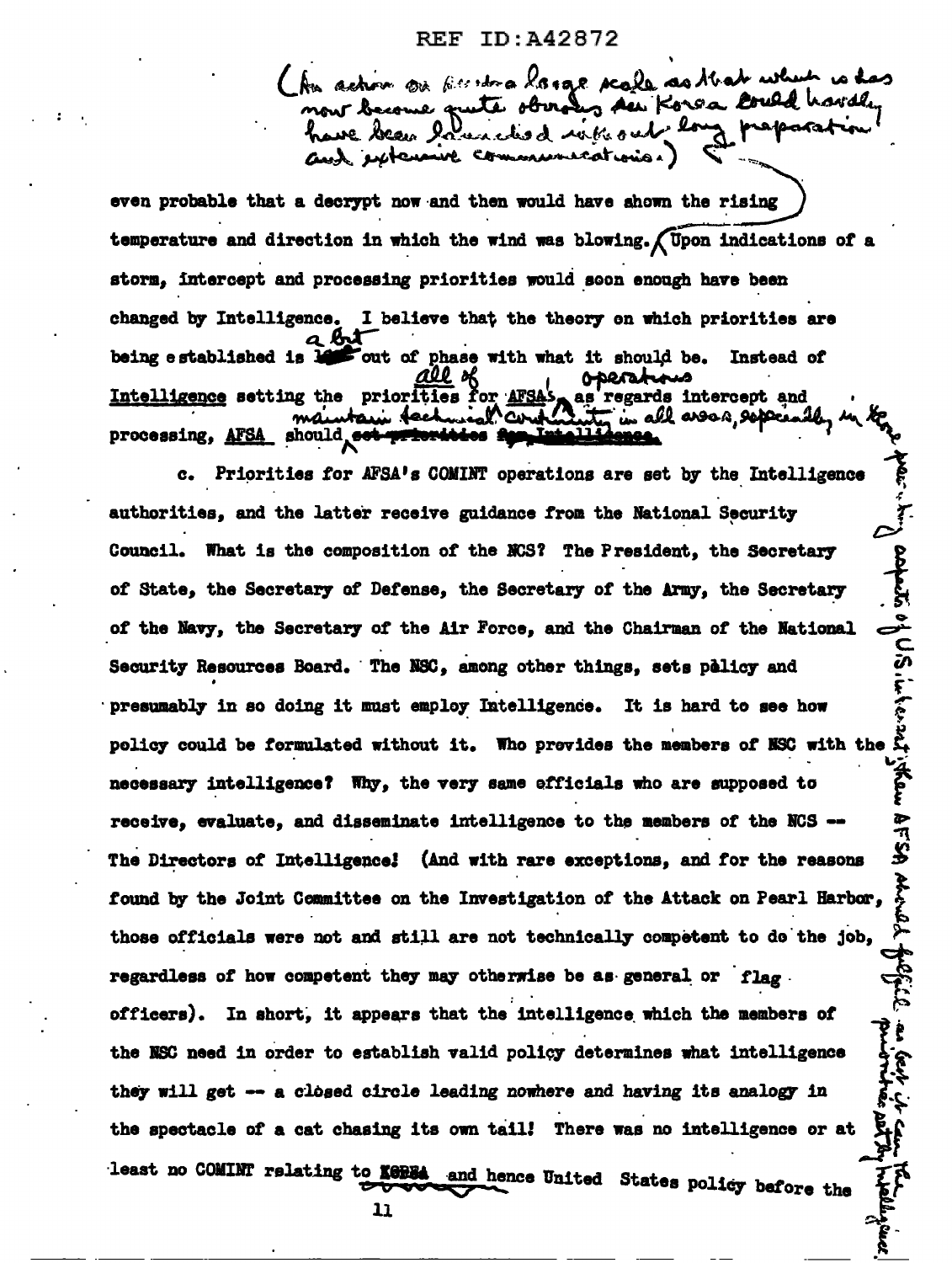outbreak of the Korean war disclaimed all military interest in Korea, consequently there was no Intelligence interest in that area; consequently ·USCIB had no interest; consequently, the ·USCIB priorities committee had no interest; consequently, Korea was No. 15, category B on the priorities list; consequently, AFSA had very little COMINT interest; consequently and finally no Korean COMINT was produced. Is the vicious circle clear! And what were the consequences of continuing to follow · the vicious circle? The first and second objectives of COMINT were again missed altogether. Pearl Harbor -- "Strike one!" Korea -- "Strike two!" Three strikes -- and we're out! Will there be a third strike?

 $Q$  a. In Par.1b above, I proposed that we take a backward glance, then take a look at the present picture, and finally try to prognosticate what the future picture might look like unless certain changes are made in the situation. One thing is clear. The situation is one which gives rise to the very definite fear that there may easily be a third strike. If so, will it be possible for AFSA to attain the third and final objective of COMINT? Perhaps. Might it not be better to avoid, if possible, strike three? Certainly. How can this be done? I do not know the answer to that question in ·detail. But *ot* this I aa sure: the proper basis for finding the answer can be laid only by getting rid of the three present Directors of Intelligence, or by getting AFSA out from under the incompetence, or, finally, by AFSA pursuing its own way, if possible, without or despite their "guidance"/certain respects. I remember, in this connection, how in the days of 1938-39 the Signal Intelligence Service under the Chief Signal Officer worked on Japanese. German and Italian communications; and when it came to the attention of G-2 that we were working on the latter two, German and Italian, G-2 expressed displeasure, raised eyebrows, and wanted us to concentrate everything *on* Japanese.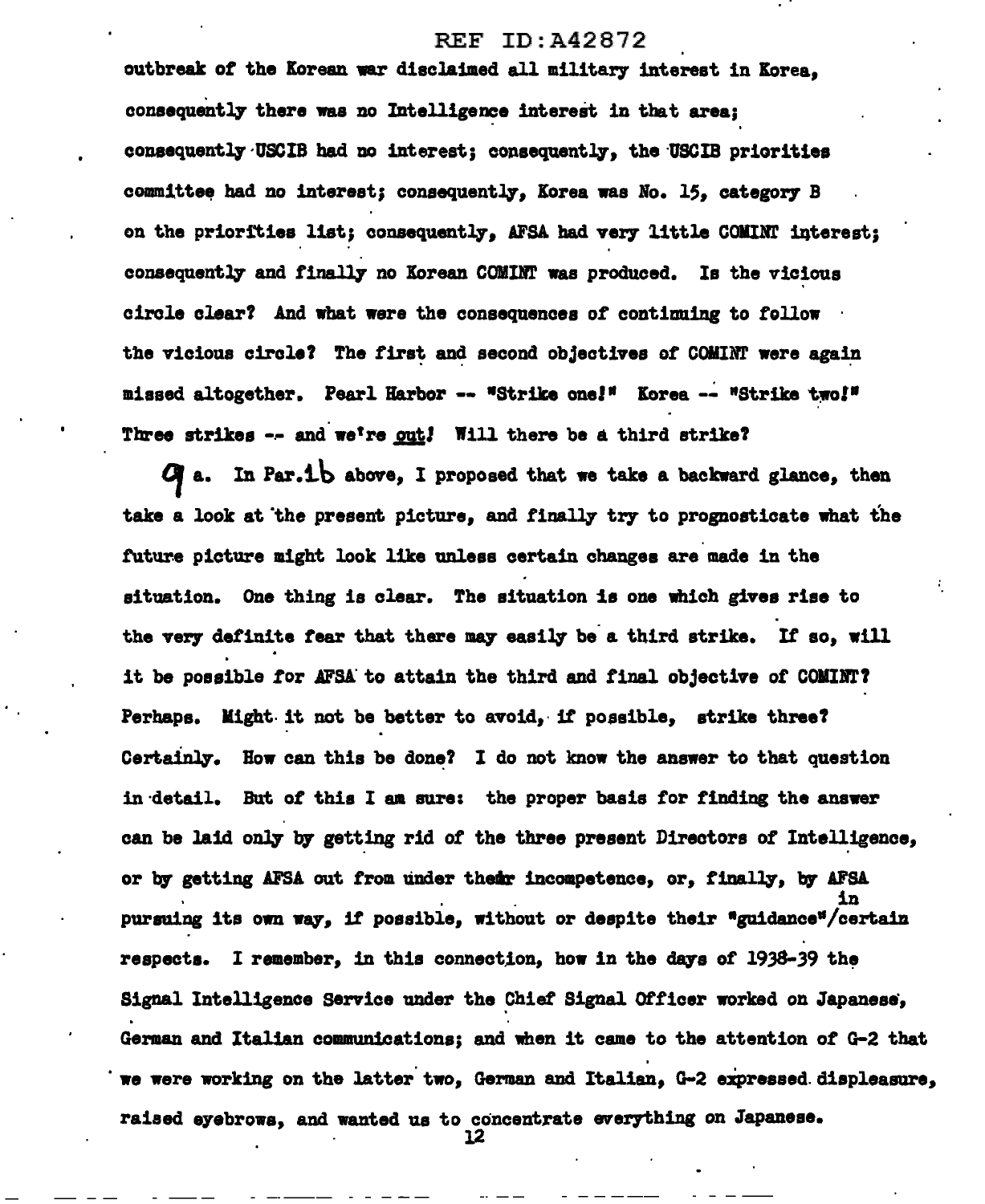#### **ID: A42872**  $REF$

The SIS went on working on German and Italian. Suddenly, in 1941, G-2 had to have German and Italian COMINT. Luckily (?) SIS could give  $G-2$  something. It was not the vision of  $G-2$  which made that possible.

b. AFSA is having many difficulties in carrying on itsjob. In fact at the moment -- and this is becoming clearer each day -- there is considerable doubt about whether it will hold up under the strain, or fold up. Who for the most part are at the root of and are causing AFSA these difficulties? The Directors of Intelligence. Who are the culere in the failure to establish long range a centralized evaluation and dissemination organization for the AFSA product? The same men.

c. When will it become evident to the Commander-in-Chief that we need a thorough housecleaning in the whole field of U.S. Intelligence and perhaps a Czar in that field to over-ride inter-service and inter-agency rivalries. bickerings, and competion for funds, preogatives and prestiage? Or is it too late already?

8 a. There is reason to believe that a complete consolidation of facilities and integration of operations in the Intelligence field could work, and work successfully, if the entire problem were handled, realistically. at the highest governmental level. The following are absolute prerequisitestb/ to such success:

(1) The designation of an energetic, forceful, and intelligent man who has had actual experience in the fields of intelligence and who would be given full command of all intelligence activities of the United States.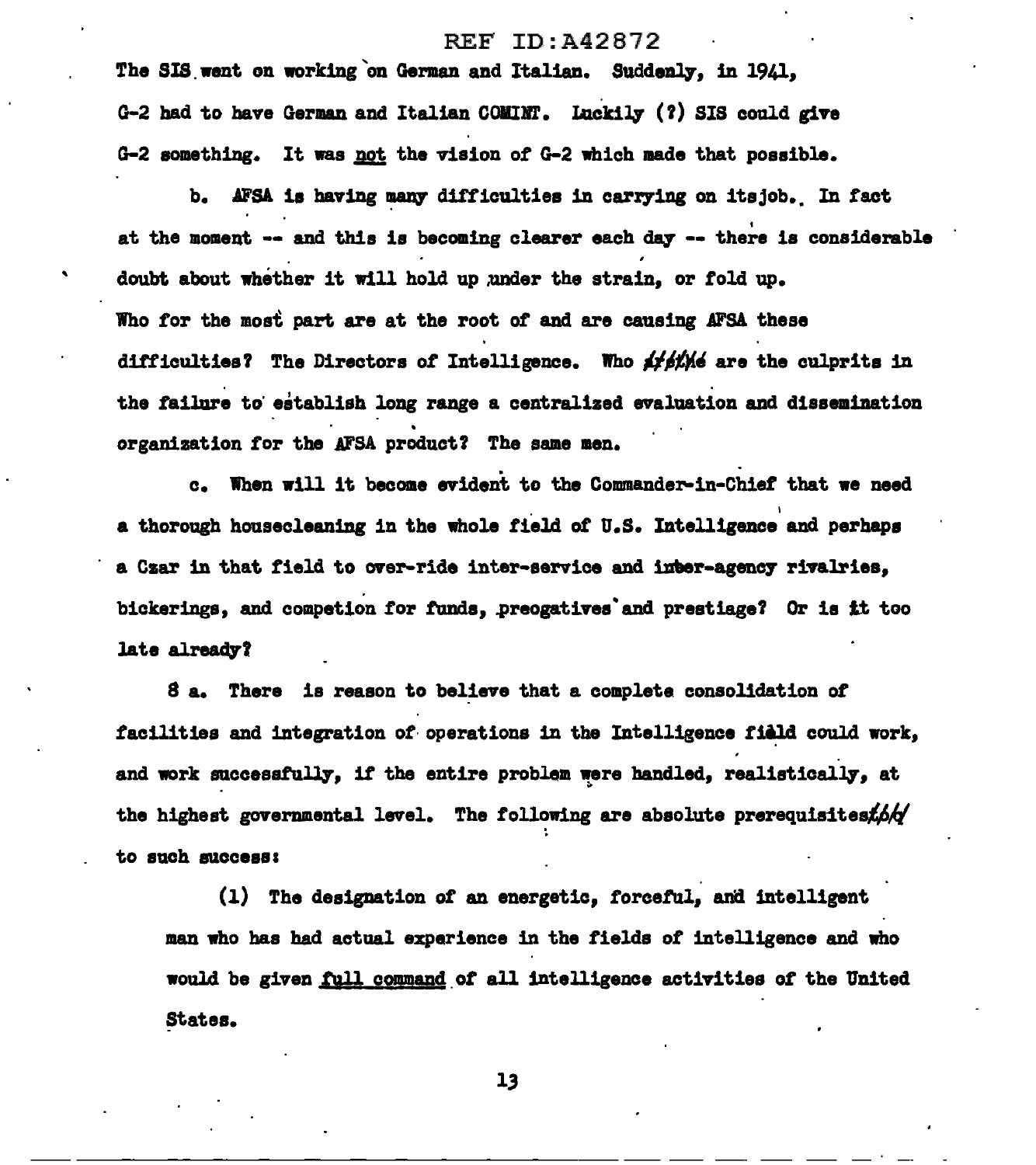# REF ID:A42B72

 $(2)$  His rank and authority over the individual Service or Agency intelligence chiefs should be clear and unquestionable. The delegation, to such a commander, of almost dictorial powers over all the activities should be subject only to the authority of the President.

 $(3)$  He should be maintained in office continuously, subject only to the successful performance of his mission.

(4) He should be given full r~sponsibilit7 *tor* the collection *ot* raw material, its processing into readable form, and the evaluation, and dissemination of the final product.

(5) In each *ot* the Services there should be established a separate corps for intelligence operations, so that intelligence can be made a Service career and not a headache to those assigned to intelligence work for other arms or services.

b. Action· on a proposal such as the foregoing might involve the disclosure of more information than has ever before been made public. For example, certain disclosures might have to be made as to COMINT. But it would seem that public admission *ot* the fact that COMill' can be and otten is a primary potential weapon would be a small price to pay for having an effective organization which, when established, could take care of itself as regards publicity, especially in view of the existence of Public Law 513. It is true that security restrictions played a large part in the failure to use COMINT properly in the case of Pearl Harbor disaster. The same restrictions may be in part to blame for the present plight of COMINT activities. They have largely prevented the story of the part played by these activities in our winning World War II from reaching the highest level persons who, in the final analysis, control them. It seems time to acknowledge that such activities are being conducted. The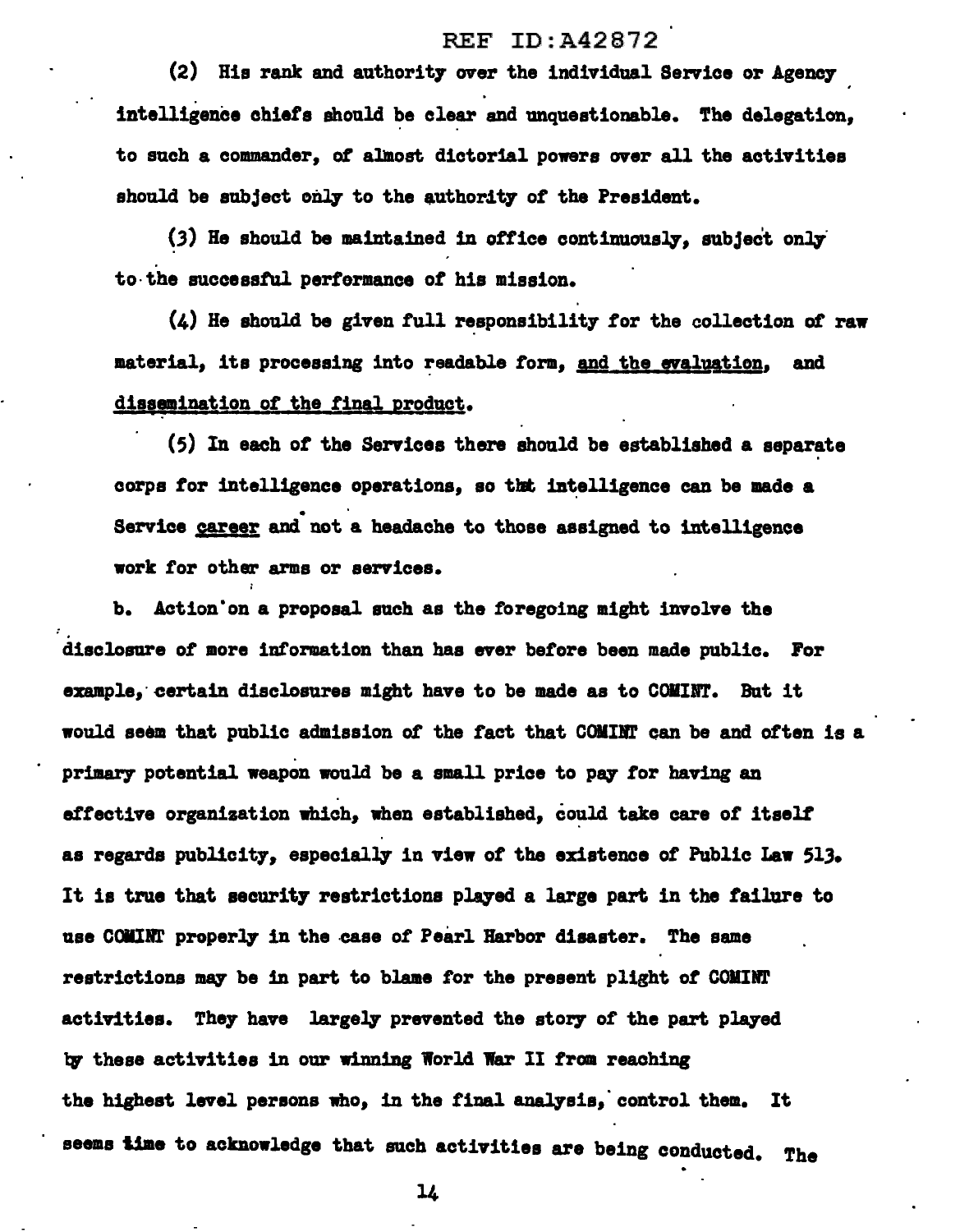high level personnel of other countries undoubtedly know that fact. Why not tell our own people -- and thus gain the public support we need for these activities?

9 a. There is, however, in my opinion not enough time left to put across such an idea as is briefly outlined in Par. 8 a. DIRAFSA should go ahead on his own initiative and do certain things.

b. In my mind there is no question that JCS 2010 affords a basis for resolute action in these respects:

(1) Putting the residual cryptologic services in their proper place in the scheme of things. Were it not for the strong support of the Directors of Intelligence, the Service Cryptologic Agencies could not behave as they do. The Directors of Intelligence exercise their influence by virtue of their presence on AFSAC, a control body now intermediate between AFSA and the JCS, and a body that has proved to be so intractable as to impede AFSA's progress. I know that JCS 2010/6 establishes a clear-cut channel for relations between DIRAFSA and the JCS and that this channel involves AFSAC. I wish to point out that in the basic document JCS 2010, the council was intended to be such an advisory body internal to AFSA. The pertinent paragraph  $\int$  Par. reads: "An Armed Forces Communications Intelligence Advisory Council (AFCIAC) shall be established within the Armed Forces Security Agency." I think that that is exactly what was intended, for Par. 3a of JCS 2010 states: "Subject to the athority and direction of the Secretary of Defense, the Joint Chiefs of Staff will exercise direction, authority and control over the Armed Forces Security Agency". It does not say that this "direction, authority and control" will be exercised through AFCIAC. In JCS 2010 AFCIAC could not recommend; not control. But instead of being a creature of . AFSA, AFSA has become a creature of AFSAC! How was this done?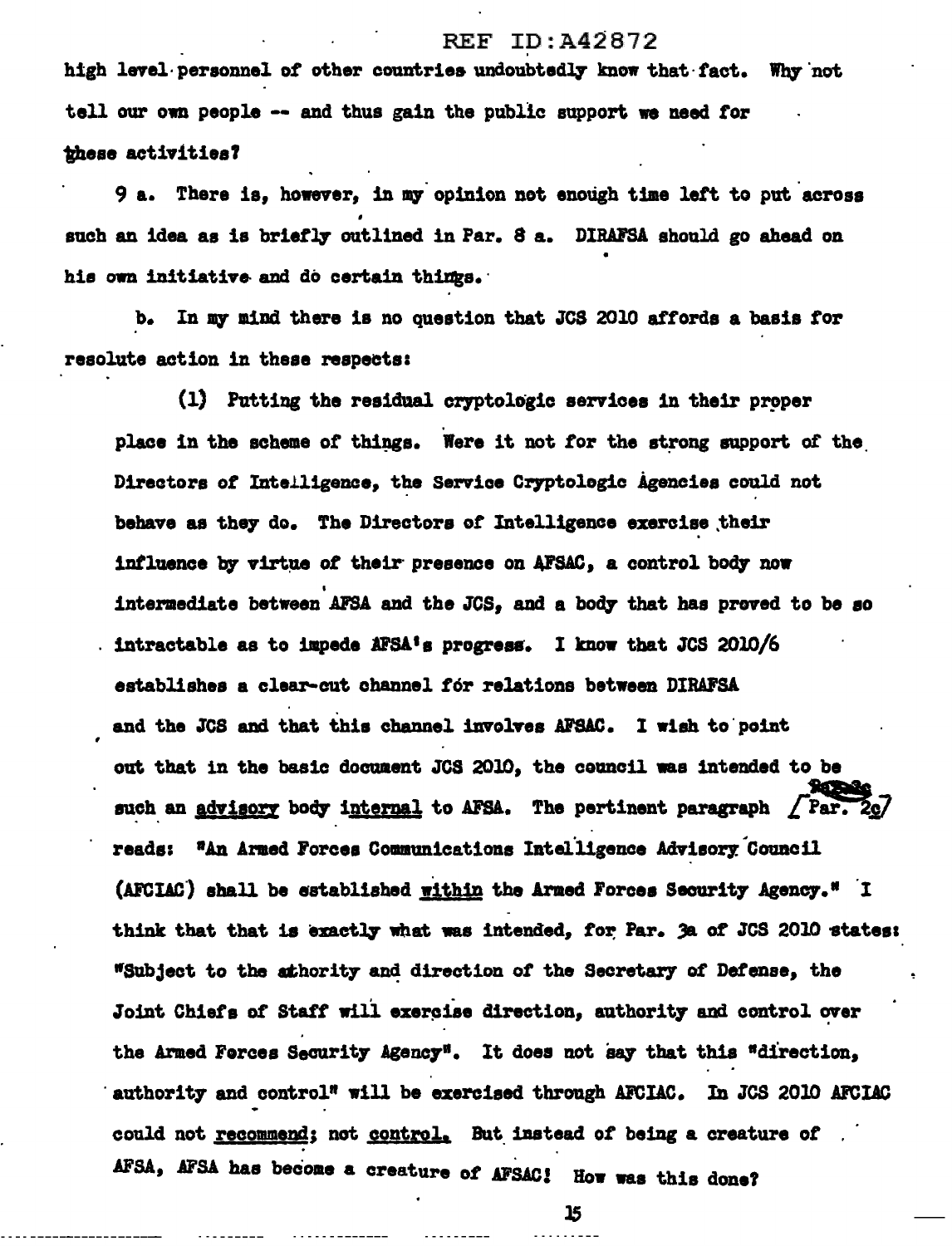By AFSAC itself, in reality, even though JCS 2010/6 was approved by the JCS. The anomalous, if not absurd, situation that now exists is that the Directors of Intelligence, who should be puppets of the JCS and thus, in turn, of DIRAFSA, so far as regards cryptologic activities, are pulling the strings and controlling decisions of their masters, the SCS in those activities. What I mean to point out is that AFSA, an agency of the JCS, and directly under their control, is now being dictated to by officials on a level lower than the JCS. DIRAFSA, instead of being in a position to dictate to the Directors of Intelligence as regards matters in the cryptologic field, is taking dictation from these Directors.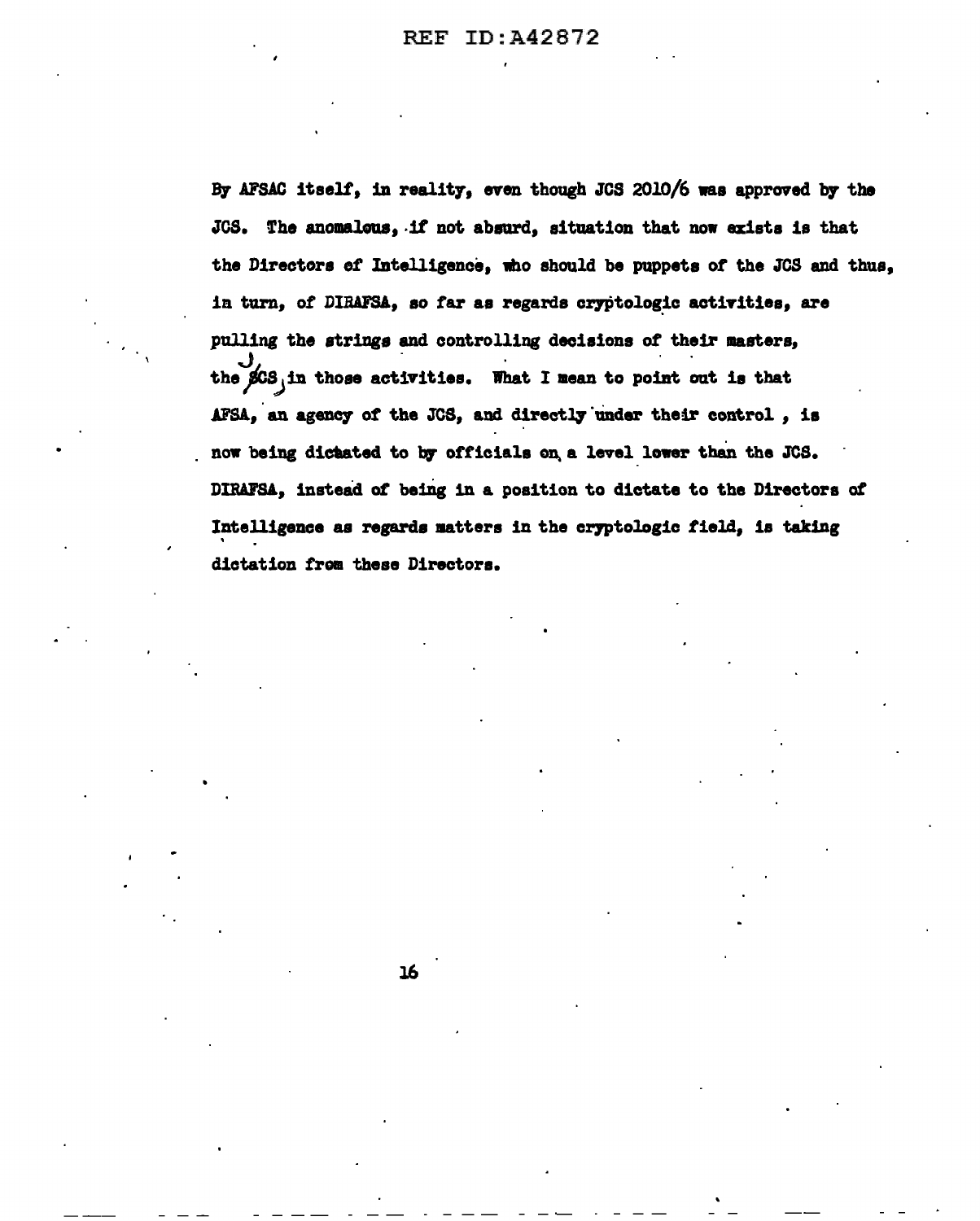In the various fields of intelligence is there any body which has  $\mathbf{f}$ 

the final authority and is competent technically to establish valid priorities

9

 $\mathbf{r}_{\rm{in}}$